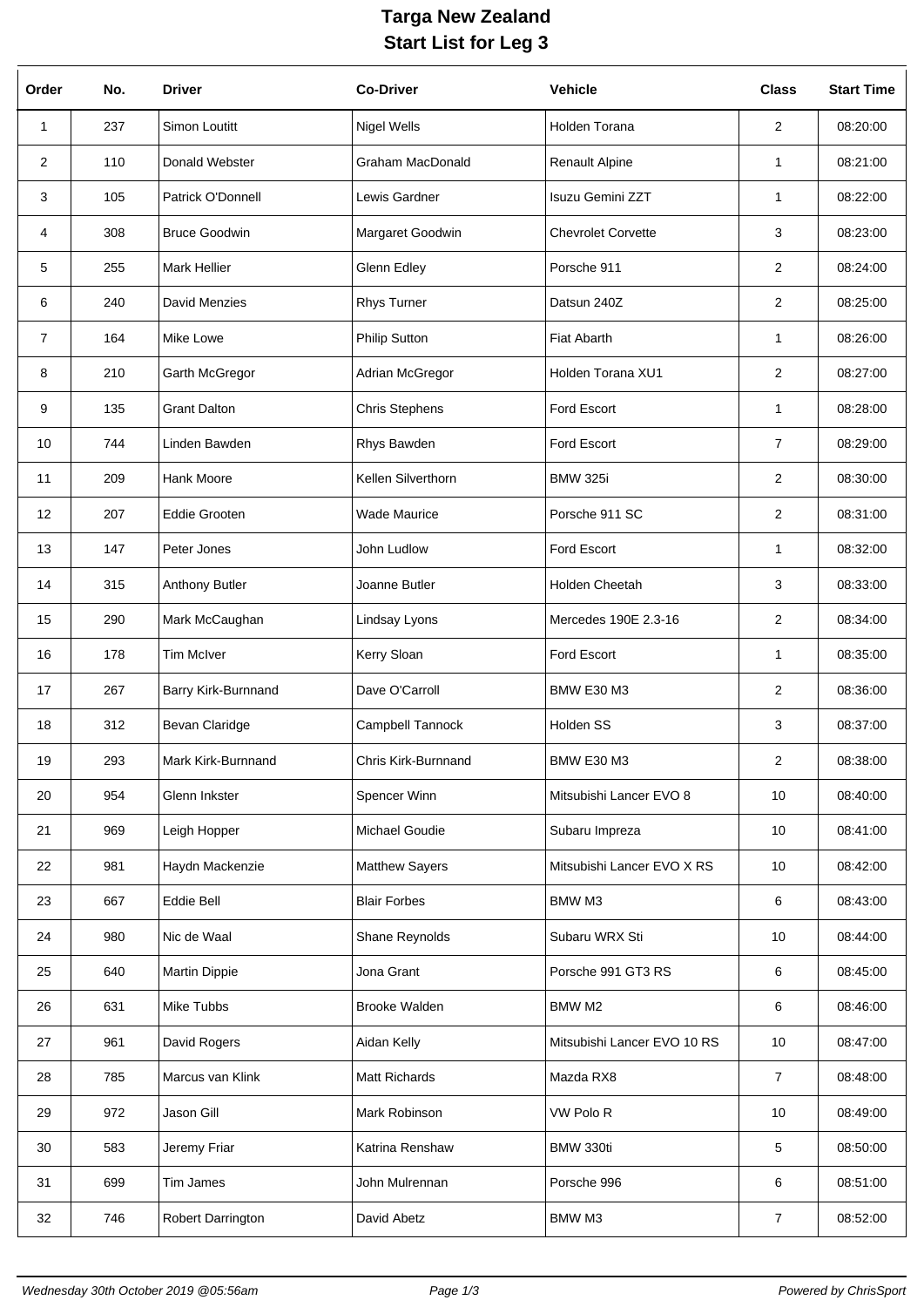## **Targa New Zealand Start List for Leg 3**

| Order | No. | <b>Driver</b>            | <b>Co-Driver</b>        | <b>Vehicle</b>           | <b>Class</b>   | <b>Start Time</b> |
|-------|-----|--------------------------|-------------------------|--------------------------|----------------|-------------------|
| 33    | 958 | <b>Brian Green</b>       | Fleur Pedersen          | Mitsubishi Lancer EVO 10 | 10             | 08:53:00          |
| 34    | 988 | Graeme Wong              | Kim Blatchley           | Subaru Impreza           | 10             | 08:54:00          |
| 35    | 966 | Andrew Oakley            | <b>Steve Hutchins</b>   | Audi RS5                 | 9              | 08:55:00          |
| 36    | 987 | <b>Graeme Drummond</b>   | <b>Mike Hollier</b>     | Subaru Sti               | 9              | 08:56:00          |
| 37    | 982 | Shane Walden             | Meg Walden              | Subaru Impreza WRX       | 9              | 08:57:00          |
| 38    | 796 | <b>Richard Ramson</b>    | Adam Lyall              | Ford Mustang             | 7              | 08:58:00          |
| 39    | 928 | Andre Laurent            | Geoff Laurent           | Subaru WRX               | 9              | 08:59:00          |
| 40    | 965 | John Hancock             | Conrad Hancock          | Audi RS4                 | 9              | 09:00:00          |
| 41    | 477 | Jerry Rowley             | <b>Matthew Bailey</b>   | Toyota GT86              | 4              | 09:01:00          |
| 42    | 550 | <b>Troy Twomey</b>       | Kyla Twomey             | Mini Cooper S            | 5              | 09:02:00          |
| 43    | 505 | Robert Webster           | Nick Webster            | Mini Cooper S            | 5              | 09:03:00          |
| 44    | 743 | <b>Bob Boniface</b>      | Simon Butler            | Toyota Altezza           | $\overline{7}$ | 09:04:00          |
| 45    | 635 | John Thomson             | Elizabeth Thomson       | <b>BMW 135i</b>          | 6              | 09:05:00          |
| 46    | 517 | <b>Trevor Newman</b>     | Glenn Norrish           | <b>BMW E36 328i</b>      | 5              | 09:06:00          |
| 47    | 708 | Masao Take               | Leon Wood               | Nissan 380RS             | 7              | 09:07:00          |
| 48    | 749 | Craig Hughes             | Keegan Blennerhassett   | Ford Sierra V8           | $\overline{7}$ | 09:08:00          |
| 49    | 823 | David Smith              | Chris Lancaster         | Audi S2                  | 8              | 09:09:00          |
| 50    | 546 | <b>Martin Hunt</b>       | Anthony Wilkey          | <b>BMW M3</b>            | 5              | 09:10:00          |
| 51    | 506 | <b>Garry Bimler</b>      | Allan Cullen            | BMW M3                   | 5              | 09:11:00          |
| 52    | 493 | David O'Neill            | <b>Blair Brookbanks</b> | Honda Integra            | 4              | 09:12:00          |
| 53    | 25  | Rob Goldsbury            | Quentin Handley         | Triumph TR2              | <b>VCC</b>     | 09:13:30          |
| 54    | 28  | <b>Grant Harsenhorst</b> | Duncan Styles           | MG B GT V8               | <b>VCC</b>     | 09:14:00          |
| 55    | 20  | Paul Clark               | Murray McKie            | MG A Roadster            | <b>VCC</b>     | 09:14:30          |
| 56    | 16  | Fraser Kear              | Daniel Steel            | <b>VW Golf</b>           | <b>VCC</b>     | 09:15:00          |
| 57    | 24  | Ray Sanders              | Gillian Sanders         | MG B GT                  | <b>VCC</b>     | 09:15:30          |
| 58    | 26  | Rod Pemberton            | Colin Toogood           | MG B Roadster            | <b>VCC</b>     | 09:16:00          |
| 59    | 17  | Graeme Sharp             | John Rapley             | Saab 96 Sport            | <b>VCC</b>     | 09:16:30          |
| 60    | 27  | Rob Moston               | John Munro              | Jaguar XK8               | <b>VCC</b>     | 09:17:00          |
| 61    | 21  | Jon Haack                | Geraldine Haack         | <b>Triumph Spitfire</b>  | <b>VCC</b>     | 09:17:30          |
| 62    | 15  | Ross Hamilton            | Wendy Hamilton          | Ford Escort              | <b>VCC</b>     | 09:18:00          |
| 63    | 22  | Ash Price                | <b>Grant Simpson</b>    | Volvo 131                | VCC            | 09:18:30          |
| 64    | 18  | Peter White              | Madelon White           | Jaguar XK140             | VCC            | 09:19:00          |